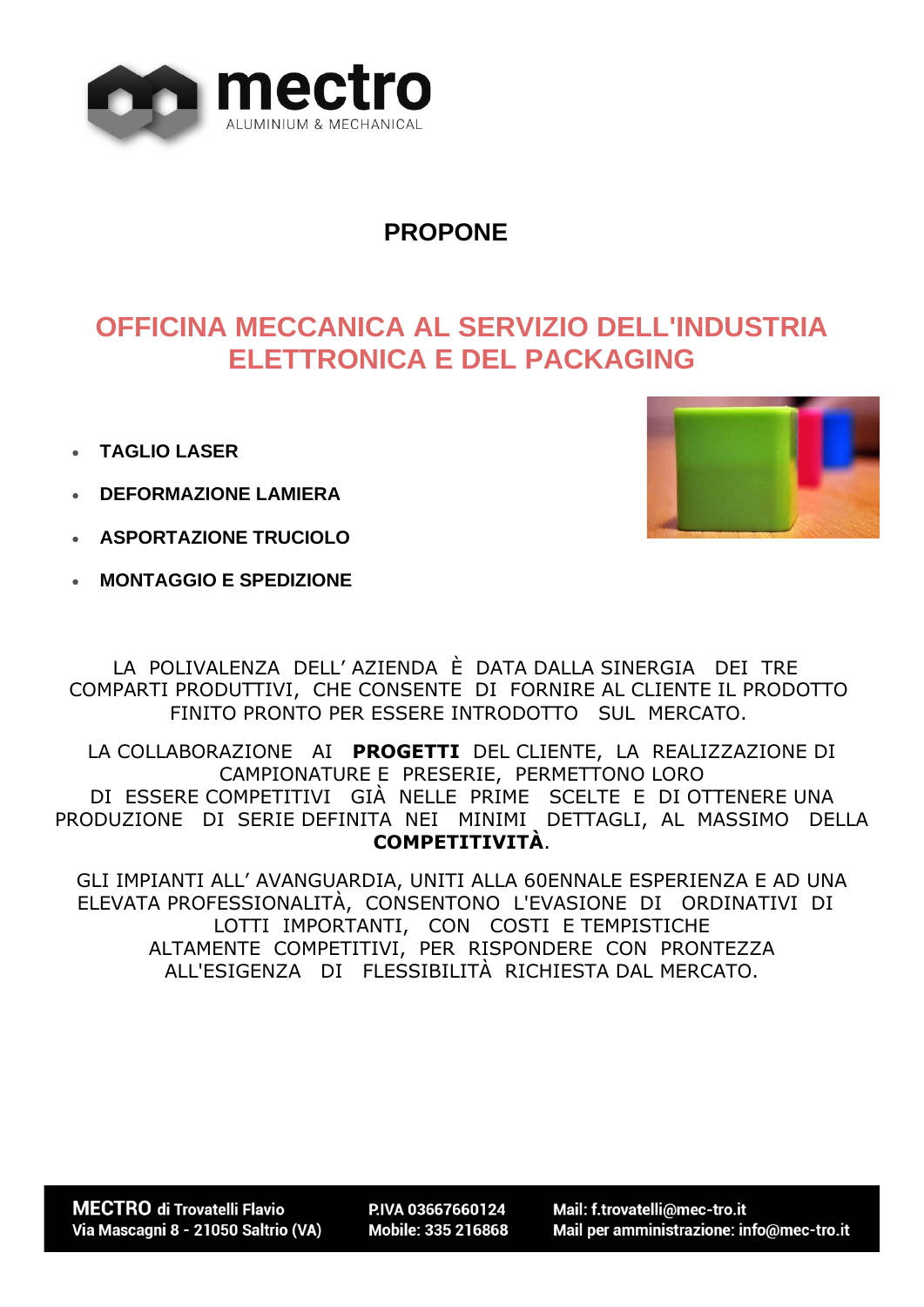

# **TAGLIO LASER – PUNZONATURA E PIEGA**

TAGLIO LASER, LINEE DI PUNZONATURA E PIEGATURA IN PROCESSI NON ASSISTITI, COMBINATE CON MACCHINARI STAND-ALONE PERMETTONO ALL'AZIENDA DI PROCESSARE ORDINATIVI DI QUANTITÀ VARIABILI

DALLE POCHE DECINE ALLE MIGLIAIA DI PEZZI IN MODO DINAMICO ED EFFICACE, GARANTENDO SEMPRE UN PRODOTTO DI QUALITÀ IN TEMPI CERTI

TAGLIO E DEFORMAZIONE DELLA LAMIERA SONO GESTITE A DIVERSI LIVELLI

- PRODUZIONE STANDARD
- PRODUZIONE SERIE LIMITATE
- PRODUZIONE DI PRESERIE O CAMPIONATURE
- LE VARIE LINEE DI PRODUZIONE SEGUONO PROCESSI D'ESECUZIONE DIFFERENTI PER NON SOVRAPPORSI E RISPETTARE I TERMINI DI CONSEGNA



#### **FRESATURA LEGHE LEGGERE**

LA LAVORAZIONE D'ASPORTAZIONE DAL PIENO PER LEGHE D'ALLUMINIO, TITANIO, OTTONE E MATERIALI PLASTICI, VIENE COMPLETAMENTE ESEGUITA CON CENTRI DI LAVORO VERTICALI CNC **3-4-5 ASSI** QUESTO PERMETTE DI GARANTIRE ALTA QUALITÀ E PRECISIONE NELLA RIPETIZIONE DEI LOTTI DI PRODUZIONE.

**MECTRO** di Trovatelli Flavio Via Mascagni 8 - 21050 Saltrio (VA)

PIVA 03667660124 Mobile: 335 216868